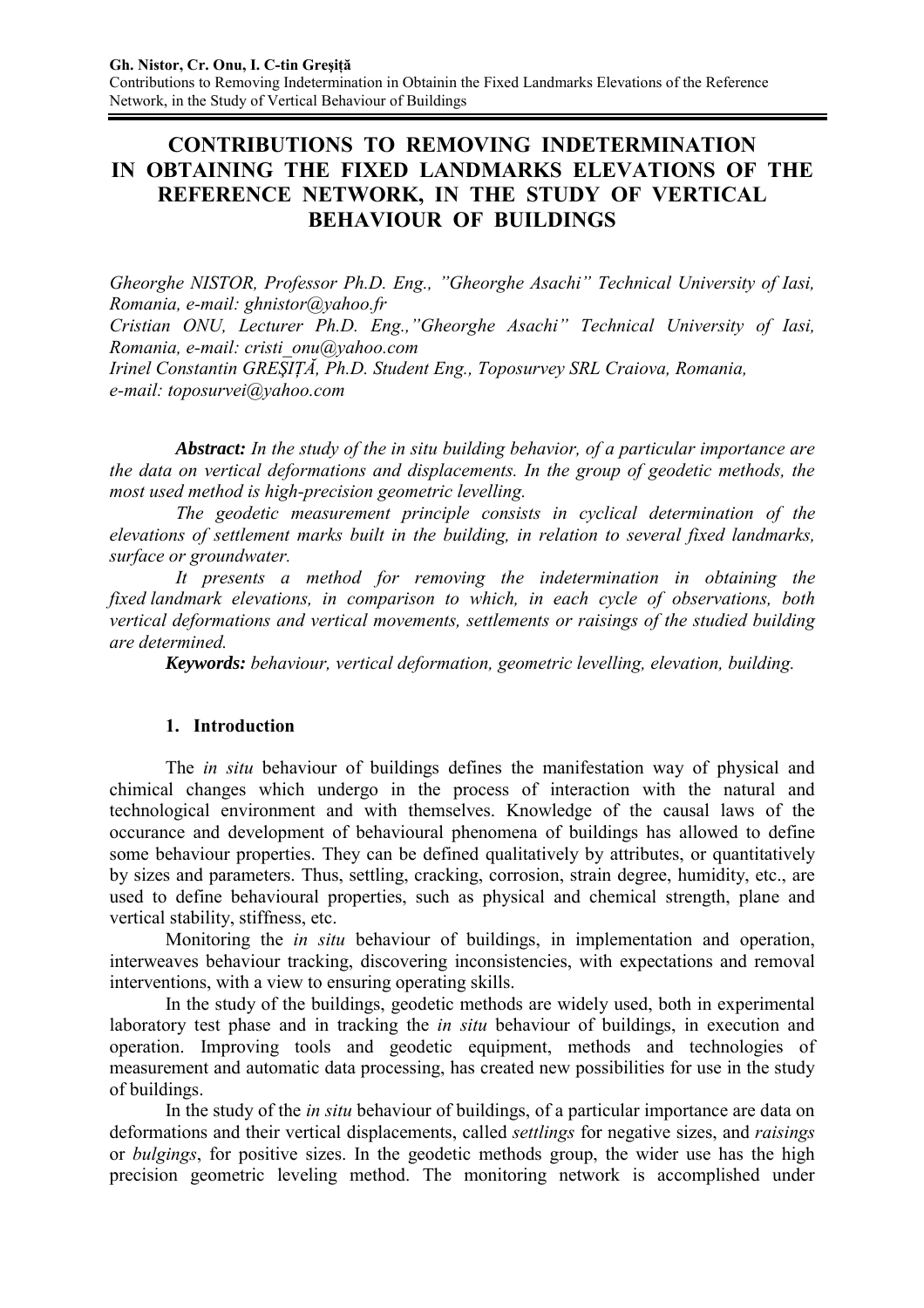polygonal form, by geometric levelling traversing method, which includes both fixed landmarks of reference / basis and mobile landmarks (settling marks), embedded in the studied building.

The principle of geometric levelling measurements is to determine cyclical elevations the settling landmarks in relation to several fixed, surface or deep landmarks, built in stable grounds outside the building influence area. Fixed landmarks are designed to achieve a horizontal comparison / reference plane against which to determine the settling marks elevations, and hence, vertical deformations and displacements. Settling marks are meant to show as true as possible the vertical components of displacements of separate elements or of the building as a whole. They are embedded into the strength elements of the building, under the action of static or dynamic charges, and by repeated measurements on them, to establish values of vertical deformations and displacements.

The paper presents a method of removing indeterminacy in obtaining fixed, basis settling landmarks elevations against which the vertical behaviour of the studied building is determined.

#### **2. Method presentation**

 In order to measure vertical deformations and displacements of industrial constructions a reference tracking network is accomplished, which includes fixed, basis settling landmarks, evenly distributed in the area, and the settlement marks, built in the studied building in operation. Depending on the size and importance of the construction, a number at least two fixed landmarks are made. Their location and construction must take into account the geotechnical and hydrological conditions of the land, the need to ensure optimal measurement conditions, land systematization around the studied building. Fixed, surface and depth, landmarks, are built at least three months before the start of the construction performance monitoring, in order to achieve their stabilization and prior determination of the fixed, basic landmarks elevations.

 In high-precision geometric leveling, choice of instruments, equipment and measurement methods is made in terms of the accuracy required to determine the vertical deformations. In geometric leveling traversing one should take into account prior checking and correction of devices, eliminating or reducing the influence of systematic errors and to minimize the influence of random errors. High precision geometric leveling traversings, performed with a view to determine vertical deformation, is performed as based on the technical prescriptions of 1st or 2nd order state geometric-geodetic levelling. Determining level differences is done by middle-way geometric leveling, sight lines lengths, backsight and foresight, lengths being 25-50 m. Measurements are performed by means of high precision levels and 1.75 m or 3 m long invar tape staffs.

 The advantage of reference polygonal networks is determined by the building configuration that is going to be studied, relying on fixed, basis landmarks. Each new polygon leads to obtain an additional control of the land measurements and precision components growing condition. Additional links lead to a decrease in the size of a compensated element weight inversion, in the expression:

$$
\mu_F = \pm \mu \sqrt{\frac{1}{p_F}} = \pm \mu \sqrt{Q_{FF}} \quad , \tag{1}
$$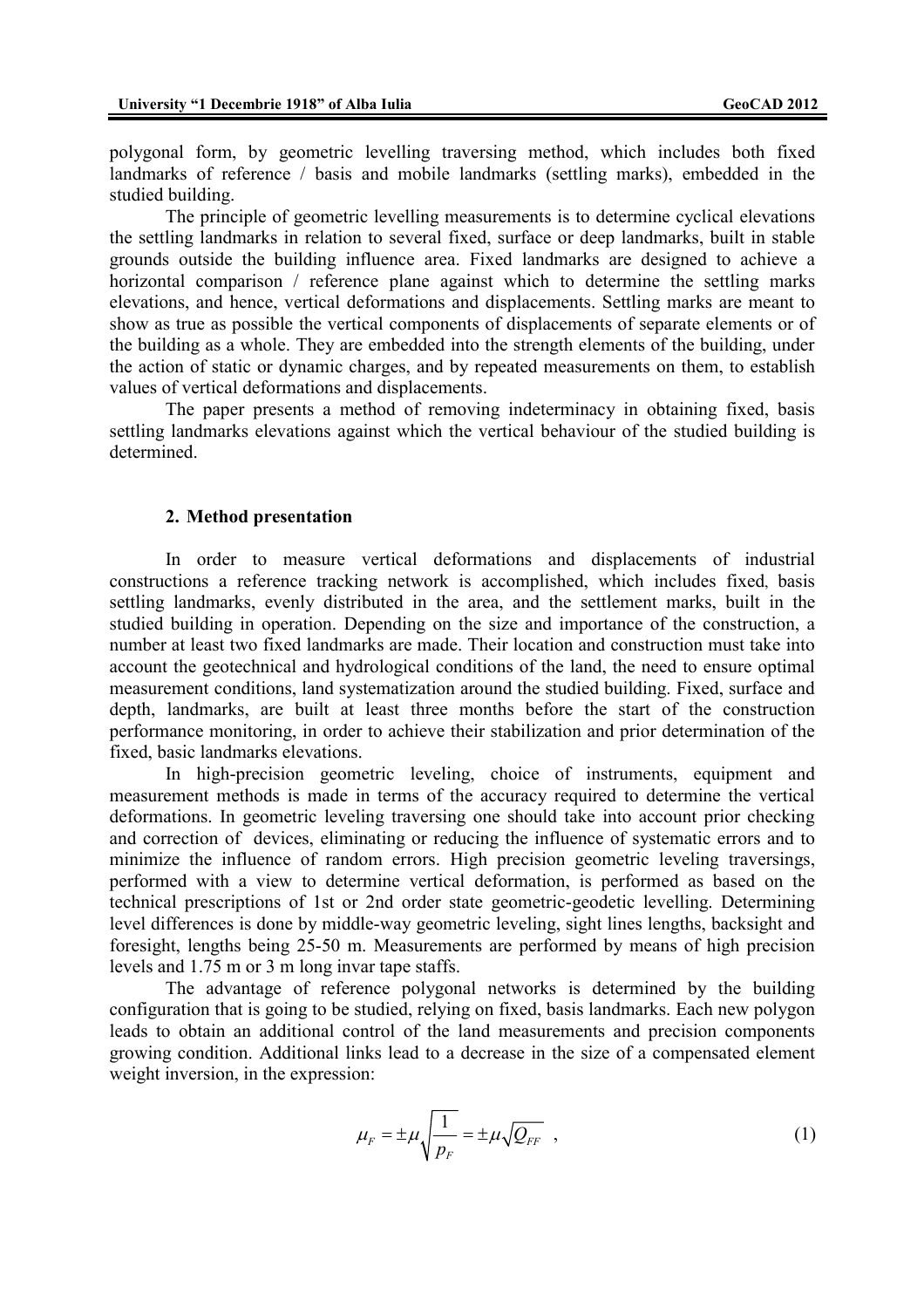where  $\mu_{F}$  - mean square error of a single compensated element;  $\mu$  - weight unit error;  $p_F$  - the weight of the compensated element. It is worth mentioning that the tracking network, containing fixed and mobile landmarks, is compensated by the rigorous method of indirect weighted measurements.

 In principle, the fixed basic landmarks elevations, in relation to which the mobile landmarks elevations are calculated, are determined in a local reference system, with an accuracy corresponding to the 1st or 2nd order state geometric-geodetic levelling. They can be determined before beginning the building behaviour tracking, and then in every cycle of observations, this being most recommended. In practice, it was found that in case of the existence of 2-3 depth landmarks, in a period of 1-2 years, there have been settlements of landmarks, at values of the orde of millimeters. By changing fixed landmarks elevations, the settlement marks corresponding to each cycle of observations will change. By this, the basic network appears as indefinite, the elevation of each fixed landmark being accepted as a basis for the network compensation, leaving open the question - which fixed landmark has changed its position on the vertical?

 It is recommended that the basic levelling network to be made in each cycle of observations, carried out to check the building settlement, together with the compensation of measurement results. Thus, analysis of each fixed landmark position can be done, and then the indeterminacy in obtaining elevations for the measured network in each observation cycle can be remove.

This method consists in the following:

The fixed, basic landmarks elevations  $H_{1i}$ ,  $H_{2i}$ , ...,  $H_{ii}$ , ...,  $H_{ni}$ , are considered, where *j* = 1−*n*, obtained after the compensation of the basic network in keeping wih the data base "<sup>*i*"</sup> levelling measurements cycle data. The elevations of the same basic fixed landmarks, obtained from  $\mu$ <sup>x</sup> cycle levelling measurements, will be:  $H_{1k}$ ,  $H_{2k}$ , ...,  $H_{ik}$ , ...,  $H_{nk}$ . It is considered that in both cycles, only the same elevation of the first landmark served as a basic landmark, so there is the equality of the two cycles elevations,  $H_{1i} = H_{1k}$ .

The diferences between the basic landmarks elevations are performes, resulting:

$$
h_{1,ik} = H_{1k} - H_{1i} ,
$$
  
\n
$$
h_{2,ik} = H_{2k} - H_{2i} ,
$$
  
\n
$$
\dots
$$
  
\n
$$
h_{n,ik} = H_{nk} - H_{ni} .
$$
  
\n(2)

In Figure 1, the sizes of the  $h_{ijk}$  differences are the results from corresponding height differences. It is obvious that provided the levelling measurements were not affected by errors and landmarks have not changed position on vertical, then all differences  $h_{j,ik}$  would equal zero. In fact, the equality to zero would be only the first time,  $h_{1,ik} = 0$ , when the first landmark was taken as the basis, in both cycles of observations, *i* şi *k*. All the other differences  $h_{i,j}$  ik will be zero because their sizes have two components: the first is given by the leveling errors differences admitted for each landmark, in the two cycles of measurements,  $v_{i,j,k}$  and the second is given by changing position on vertical by the landmark (its settling), in the period between the two cycles of observations, marked  $\delta_{i, i k}$ .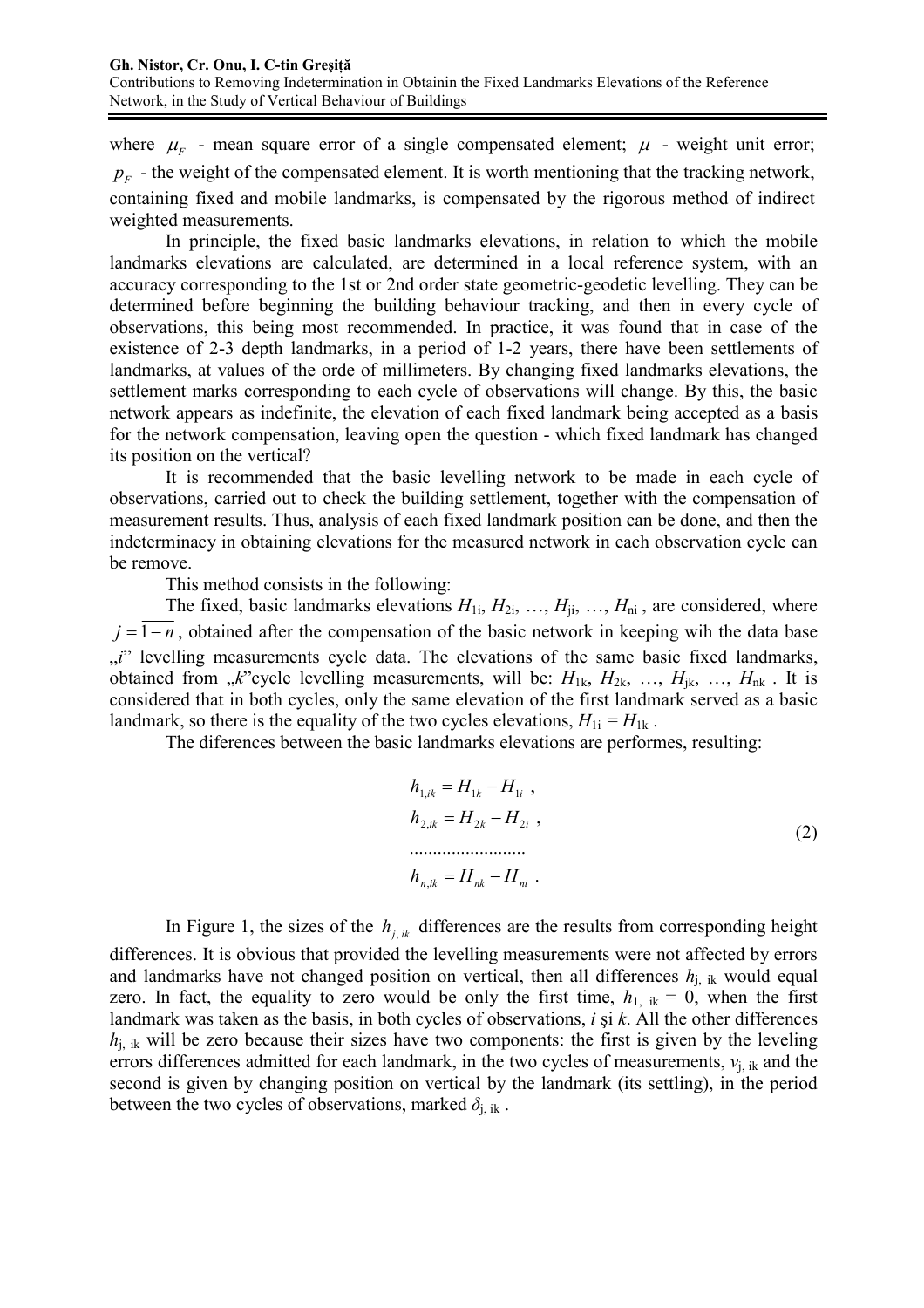

Thus, differences will be written as:

$$
h_{1,ik} = v_{1,ik} ,\nh_{2,ik} = v_{2,ik} + \delta_{2,ik} ,\n...\nh_{n,ik} = v_{n,ik} + \delta_{n,ik} ,
$$
\n(3)

where  $v_{1,ik} = 0$ . Thus, the value  $\delta_{1,ik}$  of the first landmark elevation change in *k* cycle will be found, by which the elevations of all landmarks in this cycle can be corrected. The amount of residual deviations shall be subjected to the condition:

$$
\left[\nu_{j,ik} + \delta_{j,ik}\right] \to \min. \tag{4}
$$

The notation  $v_{j, ik} + \delta_{j, ik} = \Delta_{j, ik}$  is made and considering  $j = \overline{1 - n}$ , the equalities will be written:

$$
\Delta_{1,ik} = v_{1,ik} + \delta_{1,ik} ,
$$
  
\n
$$
\Delta_{2,ik} = v_{2,ik} + \delta_{2,ik} ,
$$
  
\n
$$
\Delta_{n,ik} = v_{n,ik} + \delta_{n,ik} .
$$
\n(5)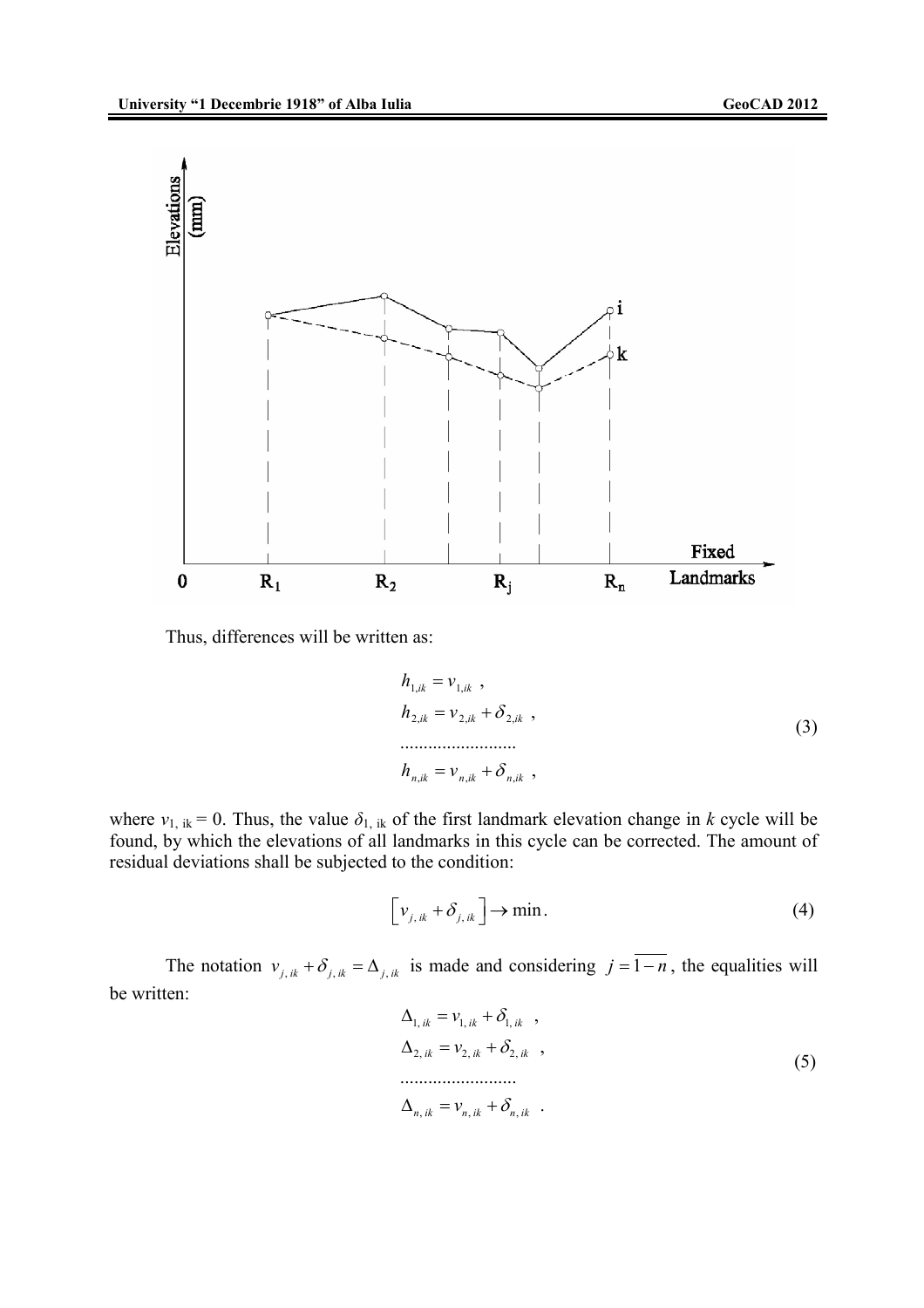The relations (5) have the form of error equations, although the  $\Delta_{ijk}$  sizes are not independent from each other, resulting in compensation. Solving the (3) and (5) equations under the condition (4), it comes out:

$$
n\,\delta_{1,ik} + \left[h_{j,ik}\right] = 0\,,\tag{6}
$$

hence

$$
\delta_{1,ik} = -\frac{\left[h_{j,ik}\right]}{n} \tag{7}
$$

Based on these sizes, compensation of the sizes of  $h_{1k}$  of the differences in  $k$  cycle, by means of which the probable elevations of all fixed landmarks in this cycle are calculated, is made. Based on the methodology presented, of removing indeterminacy in obtaining fixed landmarks elevations, against which to determine the vertical behaviour of the studied building, further on a case study is presented.

#### **3. Case study**

To measure vertical deformations and displacements of some industrial buildings, a reference levelling network was done, the composition of which includes a number of four fixed landmarks, two deep and two surface, as well as a large number of settlement marks, fixed on the building.

Because the fixed landmarks vertical stability also depends on the stability of the horizontal plane of comparison, it was decided that in each cycle of observations both the fixed landmarks basic network and the entire tracking network to be measured simultaneously. In time, not only building, but also the fixed landmarks are subject to changes in the vertical position, due both to measurement errors and to settlements or liftings. In this situation an indeterminacy appears: which should be the chosen landmark, against which to make determinations of settlements or liftings of the studied building.

Based on high precision geometric levelling measurements, performed on the basic network in each cycle of observations, level differences compensation was made, on which the elevation of basic network points were calculated, consisting of four landmarks. Their sizes are shown in Table 1, corresponding to a number of observations of six observation cycles.

|                    | <b>Fixed landmarks elevations (mm)</b> |        |        |        |        |        |  |  |  |  |  |
|--------------------|----------------------------------------|--------|--------|--------|--------|--------|--|--|--|--|--|
| Landmark<br>number | 1993                                   |        | 1994   |        | 1995   |        |  |  |  |  |  |
|                    | 25.05                                  | 20.10  | 15.04  | 09.10  | 03.04  | 12.09  |  |  |  |  |  |
|                    | 2                                      |        | 3      |        |        |        |  |  |  |  |  |
|                    | 250.0                                  | 250.0  | 250.0  | 250.0  | 250.0  | 250.0  |  |  |  |  |  |
| $\overline{2}$     | 625.3                                  | 625.7  | 624.1  | 624.6  | 624.9  | 625.4  |  |  |  |  |  |
| 3                  | 756.6                                  | 758.6  | 757.8  | 758.6  | 755.5  | 758.7  |  |  |  |  |  |
|                    | 1122.6                                 | 1121.3 | 1118.6 | 1119.3 | 1119.6 | 1119.9 |  |  |  |  |  |

Table 1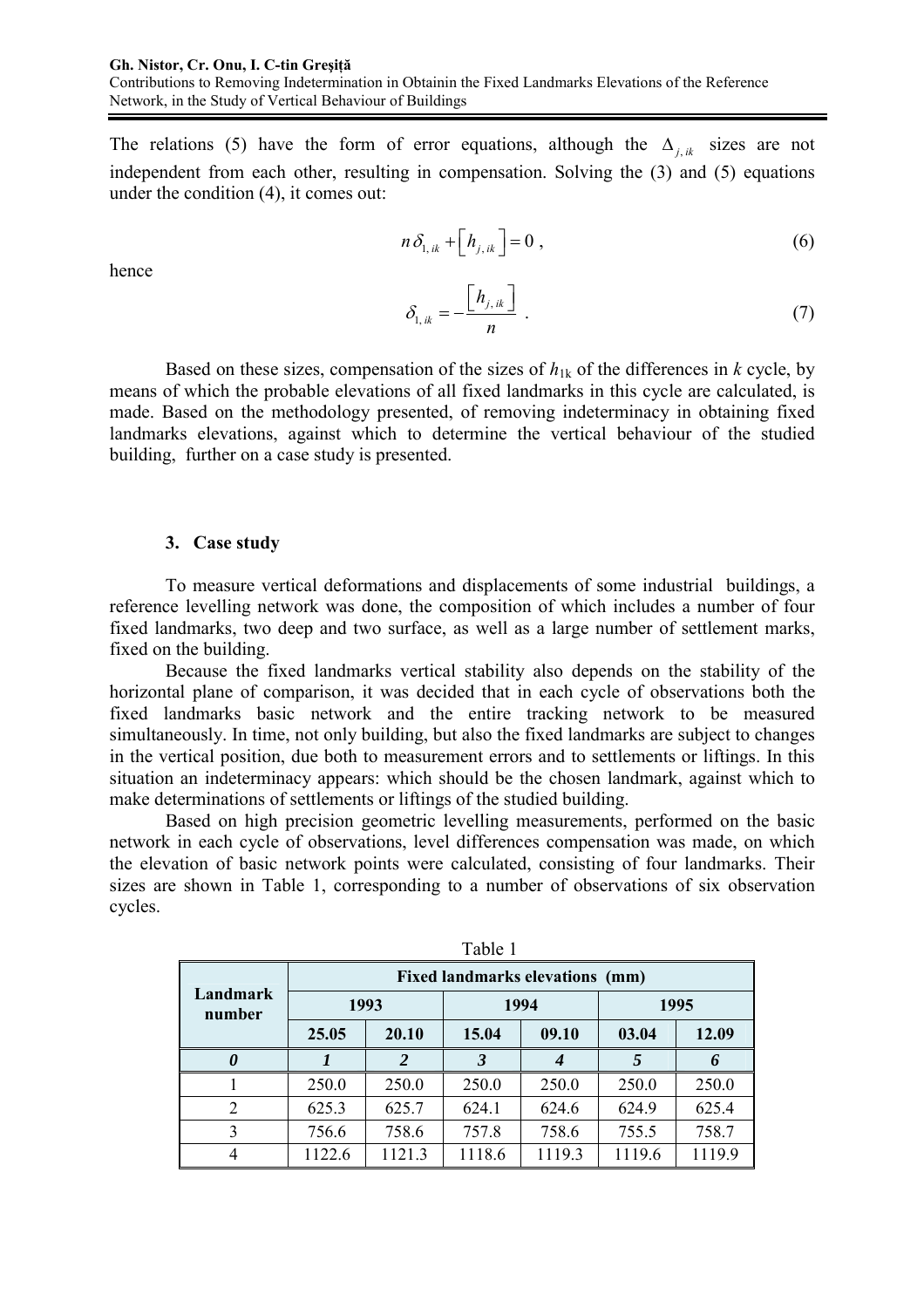As a known elevation, for each cycle of measurements, landmark 1 elevation was used,  $H_1 = 250.0$  mm, established at the compensation of the first cycle of observations. The calculation of sizes  $\delta_{1}$  ik for cycles 2-6 and obtaining the likely elevations of the fixed landmarks in each of these cycles are shown in Table 2.

Thus, for the second cycle the differences between the elevations of cycle 2 and the elevations of cycle 1, taken from Table 1, are calculated

$$
h_{1,12} = H_{1,2} - H_{1,1} = 250.0 - 250.0 = 0.0 \text{ mm},
$$
  
\n
$$
h_{2,12} = H_{2,2} - H_{2,1} = 625.7 - 625.3 = 0.4 \text{ mm},
$$
  
\n
$$
h_{3,12} = H_{3,2} - H_{3,1} = 758.6 - 756.6 = 2.0 \text{ mm},
$$
  
\n
$$
h_{4,12} = H_{4,2} - H_{4,1} = 1121.3 - 1122.6 = -1.3 \text{ mm}.
$$

The values obtained are recorded in the  $2<sup>nd</sup>$  column of Table 2. The algebraic sum of the differences is made

$$
\left[h_{12}\right] = h_{1,12} + h_{2,12} + h_{3,12} + h_{4,12} = 1.1 \text{ mm} ,
$$

then the size of correction is calculated

$$
\delta_{1,12} = -\frac{\left[h_{12}\right]}{n} = -\frac{1.1}{4} = -0.3 \, \text{mm} \, .
$$

The 2nd cycle differences are compensated, the results are listed in column 3, Table 2

$$
h_{1,12}^c = 0 - 0.3 = -0.3 \text{ mm},
$$
  
\n
$$
h_{2,12}^c = 0.4 - 0.3 = 0.2 \text{ mm},
$$
  
\n
$$
h_{3,12}^c = 2.0 - 0.3 = 1.7 \text{ mm},
$$
  
\n
$$
h_{4,12}^c = -1.3 - 0.3 = -1.6 \text{ mm}.
$$

As a compensation check it is require that  $\left[ h_{j,12}^c \right] = 0$ .

Finally, the probable landmarks of the second cycle will be

$$
H_{1,2}^{c} = H_{1,1} + h_{1,12}^{c} = 250.0 - 0.3 = 249.7 \text{ mm},
$$
  
\n
$$
H_{2,2}^{c} = H_{2,1} + h_{2,12}^{c} = 625.3 + 0.2 = 625.5 \text{ mm},
$$
  
\n
$$
H_{3,2}^{c} = H_{3,1} + h_{3,12}^{c} = 756.6 + 1.7 = 758.3 \text{ mm},
$$
  
\n
$$
H_{4,2}^{c} = H_{4,1} + h_{4,12}^{c} = 1122.6 - 1.6 = 1121.0 \text{ mm},
$$

they are listed in Table 2, column 4.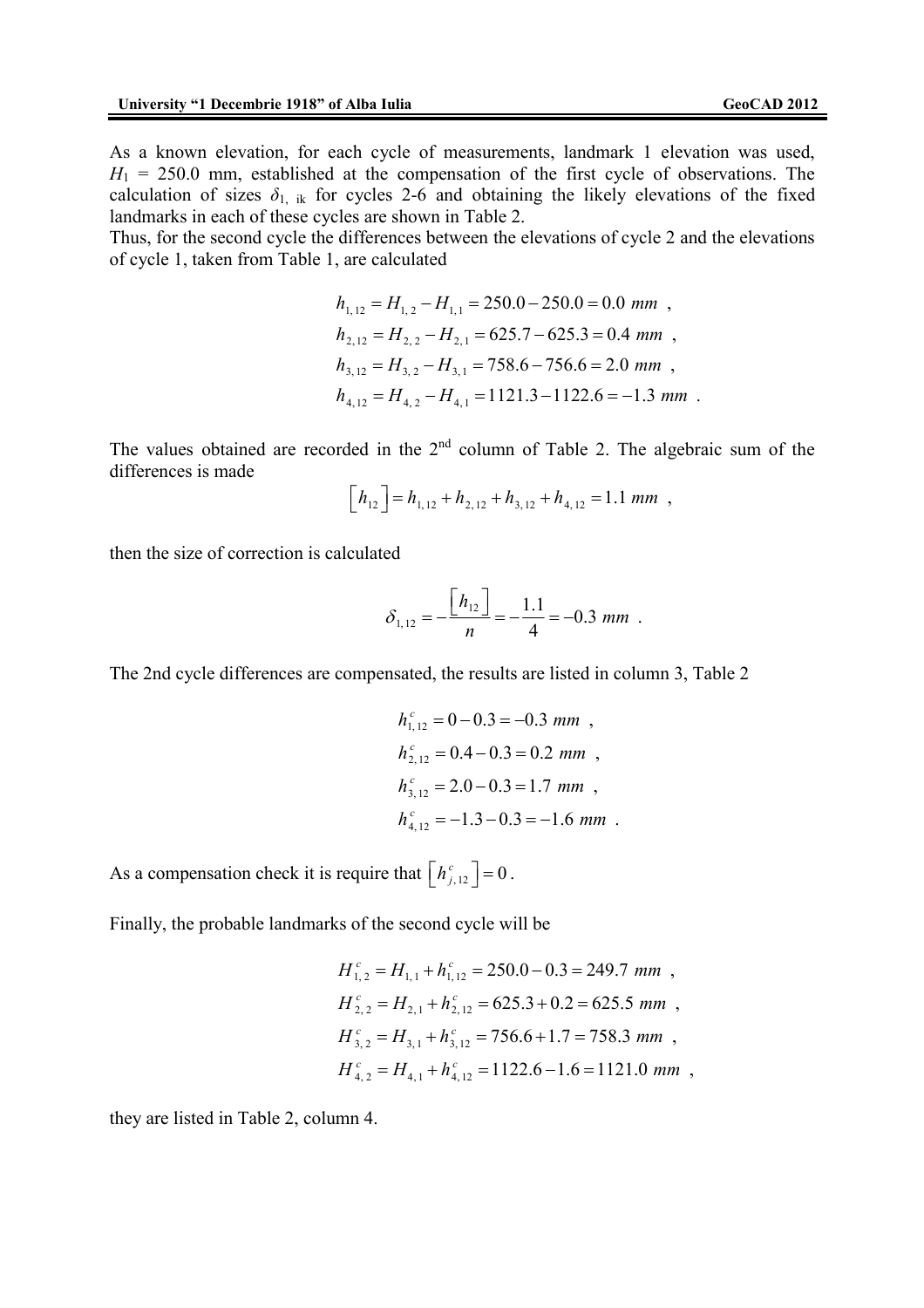#### **Gh. Nistor, Cr. Onu, I. C-tin Greşiţă**

Contributions to Removing Indetermination in Obtainin the Fixed Landmarks Elevations of the Reference Network, in the Study of Vertical Behaviour of Buildings

|                       |                                      | Table 2                                                                                                    |                               |                                                                    |                                                 |                               |                                                                                                                                                                                                                             |                                                                   |                                     |                                                                     |                 |                                   |                                                                     |                   |                                   |                                                                         |
|-----------------------|--------------------------------------|------------------------------------------------------------------------------------------------------------|-------------------------------|--------------------------------------------------------------------|-------------------------------------------------|-------------------------------|-----------------------------------------------------------------------------------------------------------------------------------------------------------------------------------------------------------------------------|-------------------------------------------------------------------|-------------------------------------|---------------------------------------------------------------------|-----------------|-----------------------------------|---------------------------------------------------------------------|-------------------|-----------------------------------|-------------------------------------------------------------------------|
|                       | Landmarks elevations in cycle 1 (mm) | Cycle 1-2                                                                                                  |                               |                                                                    | Cycle 1-3                                       |                               | Cycle<br>$1-4$                                                                                                                                                                                                              |                                                                   | Cycle 1-5                           |                                                                     |                 | Cycle 1-6                         |                                                                     |                   |                                   |                                                                         |
| Landmark number       |                                      | $\mathbf{h}_{12}$                                                                                          | $h^c_{12}=h_{12}+\delta_{12}$ | Probable elevations in cycle 2<br>$H'_{j,12} = H_{j,1} + h_{12}^c$ | $h_{13}$                                        | $h^c_{13}=h_{13}+\delta_{13}$ | Probable elevations in cycle 3<br>$H_{j,13}^e = H_{j,1} + h_{13}^e$                                                                                                                                                         | $\mathbf{h}_{14}$                                                 | $=h_{14}+\delta_{14}$<br>$h_{14}^c$ | Probable elevations in cycle 4<br>$H_{j,14}^c = H_{j,1} + h_{14}^c$ | $h_{15}$        | $h_{1s}^c = h_{1s} + \delta_{1s}$ | Probable elevations in cycle 5<br>$H_{j,15}^c = H_{j,1} + h_{15}^c$ | $\mathbf{h}_{16}$ | $h^c_{16} = h_{16} + \delta_{16}$ | Probable elevations in cycle 6<br>$H^{c}_{j,16} = H_{j,1} + h^{c}_{16}$ |
| $\boldsymbol{\theta}$ | $\boldsymbol{l}$                     | $\overline{2}$                                                                                             | $\boldsymbol{\beta}$          | $\boldsymbol{4}$                                                   | 5                                               | 6                             | $\overline{7}$                                                                                                                                                                                                              | 8                                                                 | 9                                   | 10                                                                  | 11              | 12                                | 13                                                                  | 14                | 15                                | 16                                                                      |
| 1                     | 250.0                                | $\circ$                                                                                                    | 0.3                           | 249.7                                                              | $\circ$                                         | $\overline{1.0}$              | 251.0                                                                                                                                                                                                                       | $\circ$                                                           | 0.5                                 | 250.5                                                               | $\circ$         | $\Box$                            | 251.1                                                               | $\circ$           | $\overline{0}$ .                  | 250.1                                                                   |
| $\overline{2}$        | 625.3                                | 0.4                                                                                                        | 0.2                           | 625.5                                                              | 1.2<br>$\mathbf{I}$                             | $-0.2$                        | 625.1                                                                                                                                                                                                                       | 0.7                                                               | 0.2                                 | 625.1                                                               | $-0.4$          | 0.7                               | 626.0                                                               | $\overline{0}$ .  | 0.2                               | 625.5                                                                   |
| 3                     | 756.6                                | 2.0                                                                                                        | 1.7                           | 758.3                                                              | $\dot{\mathcal{L}}$<br>$\overline{\phantom{0}}$ | 2.2                           | 758.8                                                                                                                                                                                                                       | 2.0                                                               | 2.5                                 | 759.1                                                               | $\overline{11}$ | $\overline{0}$ .                  | 756.7                                                               | 2.1               | 2.3                               | 758.9                                                                   |
| 4                     | 122.6                                | 1.3<br>$\mathbf{I}$                                                                                        | 1.6<br>$\mathbf{I}$           | 121.0                                                              | 4.0                                             | 3.0                           | 119.6                                                                                                                                                                                                                       | $3.\overline{3}$                                                  | 2.8<br>ï                            | 119.8                                                               | 3.0<br>ï        | 1.9                               | 120.7                                                               | 2.7               | 2.6                               | 120.0                                                                   |
|                       |                                      | $[h] \begin{array}{ c c c } \hline \cdots & \cdots & \cdots \ \hline \cdots & \cdots & \cdots \end{array}$ |                               | $\sim$ 1.                                                          | 4.0                                             | $\circ$                       | $\mathbf{u} \in \mathbb{R}^d$                                                                                                                                                                                               | $\begin{array}{ c c c }\n\hline\n-2.0 & 0 \\ \hline\n\end{array}$ |                                     | $\sim$ r                                                            | 4.5             | $\circ$                           | $\frac{1}{2}$                                                       | $-0.5$            | $\circ$                           | $\bar{\textbf{I}}$                                                      |
|                       |                                      |                                                                                                            |                               |                                                                    |                                                 |                               | $\delta_{1k} = -\frac{h_{1k}}{n}$ $\delta_{12} = -\frac{1.1}{4} = -0.3$ $\delta_{13} = +\frac{4}{4} = +1.0$ $\delta_{14} = +\frac{2}{4} = +0.5$ $\delta_{15} = +\frac{4.5}{4} = +1.1$ $\delta_{16} = +\frac{0.5}{4} = +0.1$ |                                                                   |                                     |                                                                     |                 |                                   |                                                                     |                   |                                   |                                                                         |

Table data allow to analyze changes of one and the same landmark between any two cycles of observations. Assessment will be even safer, as sizes as  $\delta_{i, i k}$  are higher, compared with errors resulting from network compensation. If the difference of the same landmark elevations does not exceed the double of the mean square error of the the appropriate level differences, then it can be appreciated that that one cannot speak of landmarks vertical position changing.

This may remove the indeterminacy in the choice of basic elevation in each cycle of observations; the elevation of any fixed landmark can be taken as basic landmark. The shown